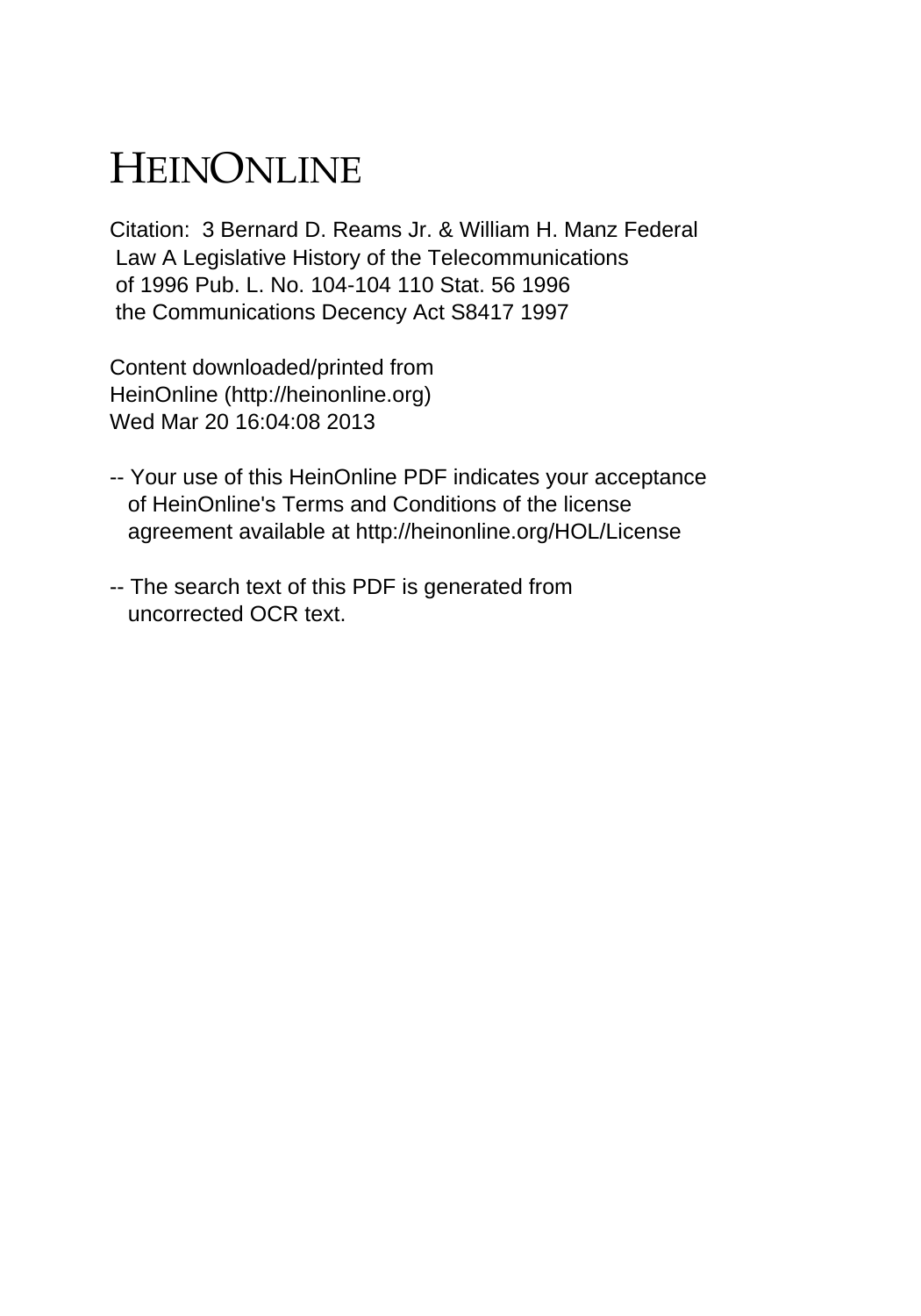

# **<sup>4</sup>**Clongressional Record

United States *PROCEEDINGS AND DEBATES OF THE*  $104^{th}$  *congress, first session* 

### Vol. 141 WASHINGTON, THURSDAY, **JUNE 15, 1995** *No.* **98**

The Senate met **at 9** a.m., on the ex- **SCHEDULE** piration of the recess, and was called to order by the President pro tempore order **by** the President pro tempore leader time has been reserved, and the

Usting out our urgent petitions. With tice that at **12:15** the Senate will begin loving kindness and faithfulness. You a series of rollcall votes on or in relaguide and provide. You bless us beyond tion to those pending amendments<br>our expectations and give us what we with the last vote in the order being on<br>need on time and in time. Today, Lord, final passage.<br>our prayer is for heart.

We cormnit this day to count our **LEAVE** OF **ABSENCE** blessings. We thank You for the **gift** of **life,** our relationship with You, for Mr. **DOLE.** Mr. President. I announce family and friends, for the privilege of **HATCH**] is necessarily absent from the work, for the problems and perplexities Senate. He is attending the meeting of work, for the problems and perplexities Senate. He is attending the meeting of that force us to trust You more and the International Olympic Committee that force us to trust You more, and for the assurance that You can use for the assurance that You can use in Budapest, Hungary, along with the reven the dark threads of difficulties in delegation of officials from Utah and revers weaving the tapestry of our lives. the United States Olympic Co weaving the tapestry of our lives. the United States Olympic Committee.<br>Knowing how You delight to bless a Salt Lake City was earlier selected<br>thankful person, we thank You in ad-as America's choice to host the 2002 thankful person, we thank You in ad-<br>as America's choice to host the 2002<br>vance for Your strength and care Winter Olympic Games, and a final<br>today. Lord, thank You not just for vote on site selection will be taken by<br>what Bernardin in his time of physical need of the United States to be the host and suffering. Now guide us in the country for this premier international work of this Senate throughout this event.<br>  $\frac{1}{2}$  work of this Senate

RECOGNITION OF THE ACTING **MAJORITY LEADER** 

acting majority leader is recognized, as **follows:**

# *Senate*

(Legislative **day** of *Monday,* June **5. 1995)**

Senate will immediately resume consideration of **S. 652.** the telecommuni-**PRAYER cations bill. Under the consent agree-**<br>ment from last night, there are ap-<br>Oglivie, offered the following prayer: still pending to the telecommuni-<br>Oglivie, offered the following prayer: still pending to the telec Ogilvie. offered the following prayer: still pending to the telecommuni-Gracious God, we often come to You cations bill. Members should be on no-

Mr. DOLE. Mr. President, I announce<br>that the Senator from Utah [Mr.<br>HATCH] is necessarily absent from the

**TELECOMMUNICATIONS** COMPETI- **TlION AND DEREGULATION ACT**

The PRESIDENT pro tempore. The clerk will report the pending business. The PRESIDENT pro tempore. The The assistant legislative clerk read

A bill *iS.* **652) to** provide for a procom-petitive, deregulatory national policy frame. work designed to accelerate rapidly private sector deployment **of** advanced telecommuni-cations and information technologies and services to all Americans **by** opening all tele-communications markets **to** competition. and for other purposes.

The Senate resumed consideration **of** the bill.<br>Pending

Pending: (for Breaux) amendment No. 1299,<br>Hollings (for Breaux) amendment No. 1299,<br>to require that at least 30 percent of vessels<br>blatterise and Safety System have the equip-<br>ment installed and operating in good work-<br>ing ment installed and operating in good work-<br>Ing condition.<br>Pressler (for McCain) amendment No. 1235.

to means test the eligibility of the community users.

Simon modified amendment No. **1283, to** revise the authority relating **to** Federal **Com-**munications Commission rules on radio ownership.

**Hefiln** amendment No. **1367.** to provide for a **local** exchange carrier to acquire cable **sys-**

tems. Pressler (for Dole) amendment No. 1341. to

strike the volume discounts provisions.<br>Warner modified amendment No. 1325. to<br>require additional rules as a precondition to<br>the authority for the Bell operating compa-<br>nies to engage in research and design activi-<br>ties re

nate any possible jurisdictional .question arising **from** universal service references in the health **care** providers for **rural** areas pro**vision.**

Stevens-Inouye amendment No. 1303, to en-<br>sure that resale of local services and func-<br>tions is offered at an appropriate price for providing such services.

**AMENDIENT NO. 1295**

The **PRESIDING** OFFICER (Mr. GREGG). The Senator from Arizona.

Mr. **MCCAIN.** Mr. President. **I** wish to take a few minutes to discuss the **amendment No. 1285 that I have offered<br>on behalf of Senators SNOWE. ROCKE-<br>FELLER, EXON. KERREY. CRAIG. and my**self.

**6** This "buUet" symbol identifies statements or insertions which **are** not spoken **by** a Member of the Senate on the floor.

S.9417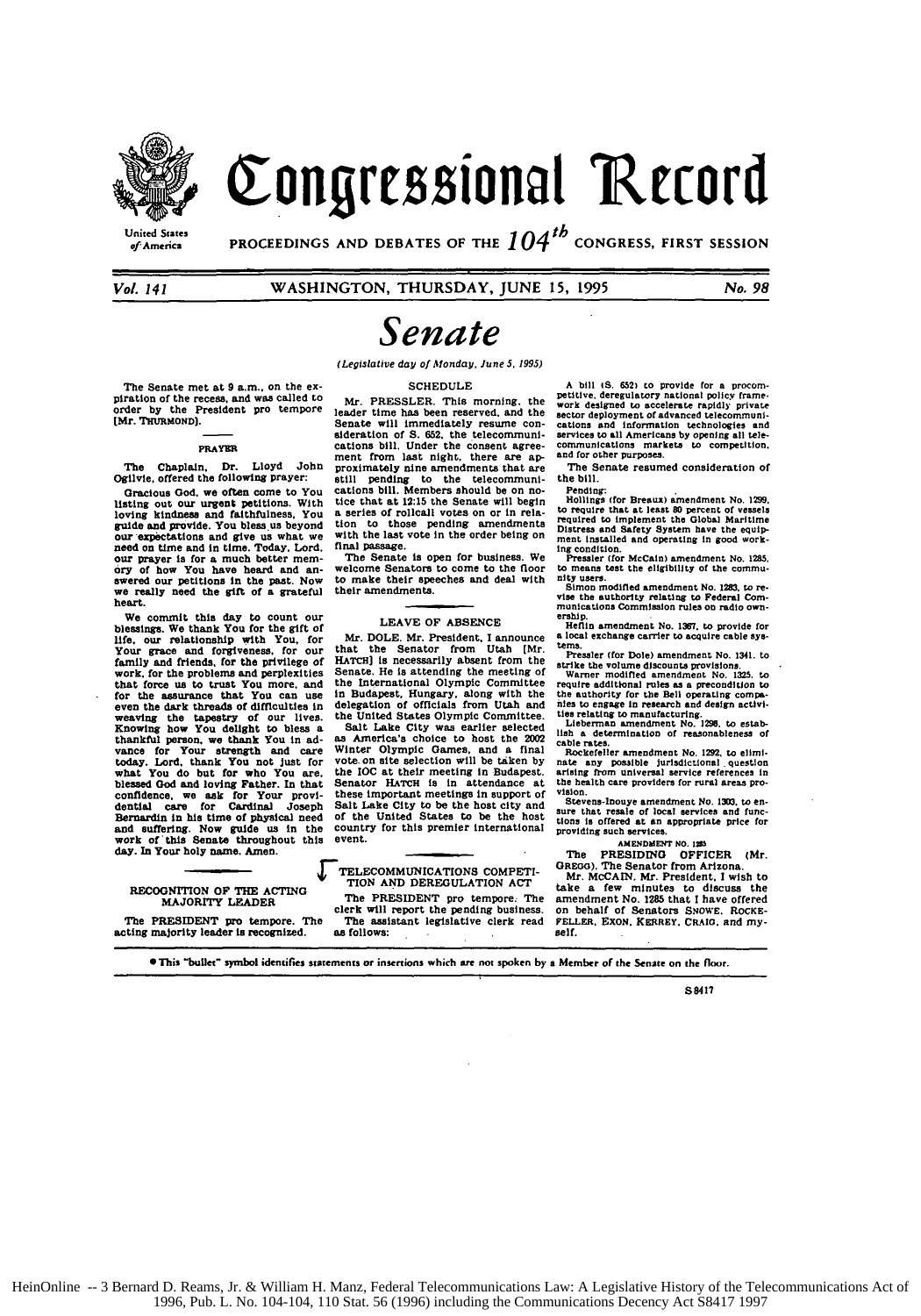Mr. President. it **is my** understanding that one-half hour has been reserved for debate on this amendment. Is that correct?

The PRESIDING OFFICER. That is correct.<br>Mr. McCAIN. Mr. President. I intend

Mr. McCAN. Mr. President, **I** intend to just use a few minutes and then reserve the remainder of that time for any of the Senators who wish to speak on the amendment any time between now and **12:15, if that is agreeable to** the manager.

Mr. President, I ask for the yeas and nays on this amendment.<br>The PRESIDING OFFICER. Is there a<br>sufficient second?

There is a sufficient second.<br>The yeas and nays were ordered.<br>Mr. MCCAIN. I thank the Chair.

The yeas and nays were ordered. Mr. **McCAIN. I** thank the Chair. Mr. President. the amendment would effectively means test the community users provision in this **bill.** The amendment states that no for-profit business,<br>school with an endowment of \$50 milschool with an endowment of the mil-<br>lion or more, or library that is not eli-<br>gible for participation in the Stategible for participation in the State- based plan qualifying for library services and Construction Act title III funds will receive preferential rates of treatment.

Mr. President, as the part of the **bill** that came to the floor which was added as an amendment in committee, as it<br>states now, any school, library, or hospital would be eligible for preferential<br>rates or treatment. rates or treatment. **<sup>I</sup>**understand the intent of that

amendment. It has been made very clear and was again made clear when **<sup>I</sup>** proposed an amendment to remove that provision **of** the bill entirely.

However, **I** am very **pleased** that Sen- ators **SNOWE.** ROCKEFELLER. **EXON, KERREY,** and others are in support of this amendment especially since Sen-**ators SNOWE** and ROCKEFELLER are the prime sponsors of that amendment that was put into the **bill** in committee.

This amendment would ensure that those who most need **it,** a **rural** health clinic or small school in any part of America Including West Virginia. receive the most help. If this amendment is adopted, every public and nonprofi grade and secondary school in this country will receive preferential rates. every public library will receive preferential rates, and every nonprofit community health clinic will receive preferential rates. **But** this amendment will prevent some of the wealthiest in this country from unduly benefiting at

the same time. As **I** mentioned earlier. **I** offered an amendment that Snowe-Rockefeller provi-<br>sions. I believe it is unnecessary for us to federalize this role of the States. **I** am disappointed that the Senate disagrees. I pointed out that in nearly all of the **50** States in America. the States have acted to provide some kind of help<br>for schools, libraries, and health care<br>providers in various ways, each of these States tailoring specific pro- grams to specific needs in those States.

And again I question seriously that we in the Senate can tailor programs that fit as diverse **a** nation as we have

today. I listened to my colleagues from West Virginia, Nebraska, and Maine very closely. While they commented extensively on the need to ensure that we do not have technology haves and have-nots, surely they would agree we should not subsidize those who can well afford telecommunications services. **My** friend from Nebraska, Senator KERREY, specifically expressed his co-gent argument on the need to help the poorest and most in need in our country. **I** believe this amendment addresses the issues raised **by** my friend, and **<sup>I</sup>** am pleased to offer this amendment with the support of the Senator from Nebraska.

eoraska.<br>Mr. President, I agree we must do what we can to prevent that from oc-curring. **I** believe that the free market will accomplish that goal. I also **be-lieve** that vouchers will end up someday being the method **by** which we best address these problems of people who cannot afford basic telecommuni-cations services. But at this time it is clear that neither the Senate nor the country is prepared for that.

**I** was interested in the opposition to the vouchers amendment that **I** put forward. **If** there was ever ample testi-mony to the clout of the special interests that **are** involved in this issue, it was the size of the defeat **of** that amendment-not because **I** believe it was a perfect amendment but there **is** no doubt in my mind that every player<br>in this very complex issue, whether it be AT&T, the Bell telephone companies. the manufacturers, every other entity involved was opposed to this voucher idea. which has been supported **by** the Heritage Foundation, the Cato Institute, every objective observer of this situation that does not have any

monetary involvement. However, we received **18** votes, and if there was ever any testimony needed to the influence of the special interests in shaping this legislation, **I** believe when historians look at **18** votes, which was the purest and simplest way to provide the poor and the needy in this country with the ability to acquire telephone and telecommunications services, that was ample and compel-ling evidence and why **I** believe, Mr. President. that this bill, despite the great efforts of our distinguished chairman, who has done a magnificent job in shepherding this legislation this last nearly 2 weeks through the Senate. still has a lot of hurdles to overcome because of the inordinate influence of the special interests on this bill as opposed, very frankly, to the interests of the American public, which is not rep-resented very well in this debate nor in

the issues before the Senate. Back to the amendment, Mr. President. the provisions in this bill would enable some of the wealthiest in our country to benefit. Rural hospitals will receive benefits. Certainly some rural

hospitals need help. But there are rural hospitals operated **by** large parent companies that make hundreds of mil- lions of dollars. There **Is** no reason to subsidize these corporations.<br>Although the managers' amendment.

Although the managers' amendment adopted allows the **FCC** to evaluate the subsidy scheme according to means. there is still **a** necessity to means test the provision. First, the **FCC** is going to pass regulations that treat **all** fairly and do not discriminate or which have a disparate impact. Such regulations denefit rich and poor equally. The amendment solves that problem.

amendment solves that problem. Harvard University operates a **li-**brary. The university also currently has **a \$6** billion endowment. Should the American people, many who do not have the resources of Harvard University, be forced to subsidize the school library's telecommunications services?

**<sup>I</sup>**do not think so. **Do** we want the well-to-do Humana Hospital Corp. which operates some rural hospitals to have a Government- sanctioned telephone discount? No, but we do want the small rural clinic to re-

ceive help. This amendment accom-<br>plishes that goal.<br>If the Congress is going to endorse a<br>Federal role in ensuring technology to Federal role in ensuring technology to be available to all, then let us tailor it so we are helping those who need our help. It is a balanced, fair amendment. I have confidence in its adoption. I am<br>greatly appreciative that Senators SNOWE, RoCKEFELLER, and KEREY in particular are in support of this particular are in support of<br>amendment.<br>Mr. President I reserve the res

Mr. President. I reserve the remain-<br>der of my time. I believe that Senators der of my time. **I** believe that Senators SNOwE, ROCKEFELLER, and KERREY have expressed interest in speaking on this amendment. I ask the manager if he will allow them my time to do so when they come to the floor. Mr. President, I yield the floor.

they come to the floor to speak. Mr. President, **I** yield the floor.<br>Ms. SNOWE. Mr. President. I rise in<br>support as a cosponsor of Senator

**MCCAIN'S** amendment to clarify how universal service discounts to schools, libraries, and rural hospitals under sec- tion **310** of the telecommunications bill

I support targeting of discounts. For example, elementary and secondary schools with large endowments simply do not have the same need as public schools for discounts in order to assure affordable access to telecommunications services. In my view. the lan-guage in the bill gave the **FCC,** the States. and the Joint Board some flexi- bility to target discounts. Specifically, bility to target discounts. Specifically, the language guaranteed schools and libraries an affordable rate, which im- plicitly takes into account both the price of the service and the ability of<br>an entity to pay.

I appreciate the time and effort Sen-<br>ator McCAIN has invested in working ator **MCCAIN** has invested in working with the sponsors of section **310** to build upon the affordability concept, to develop a solid, responsible test of when schools, libraries, and rural hos-pitals should receive discounts in order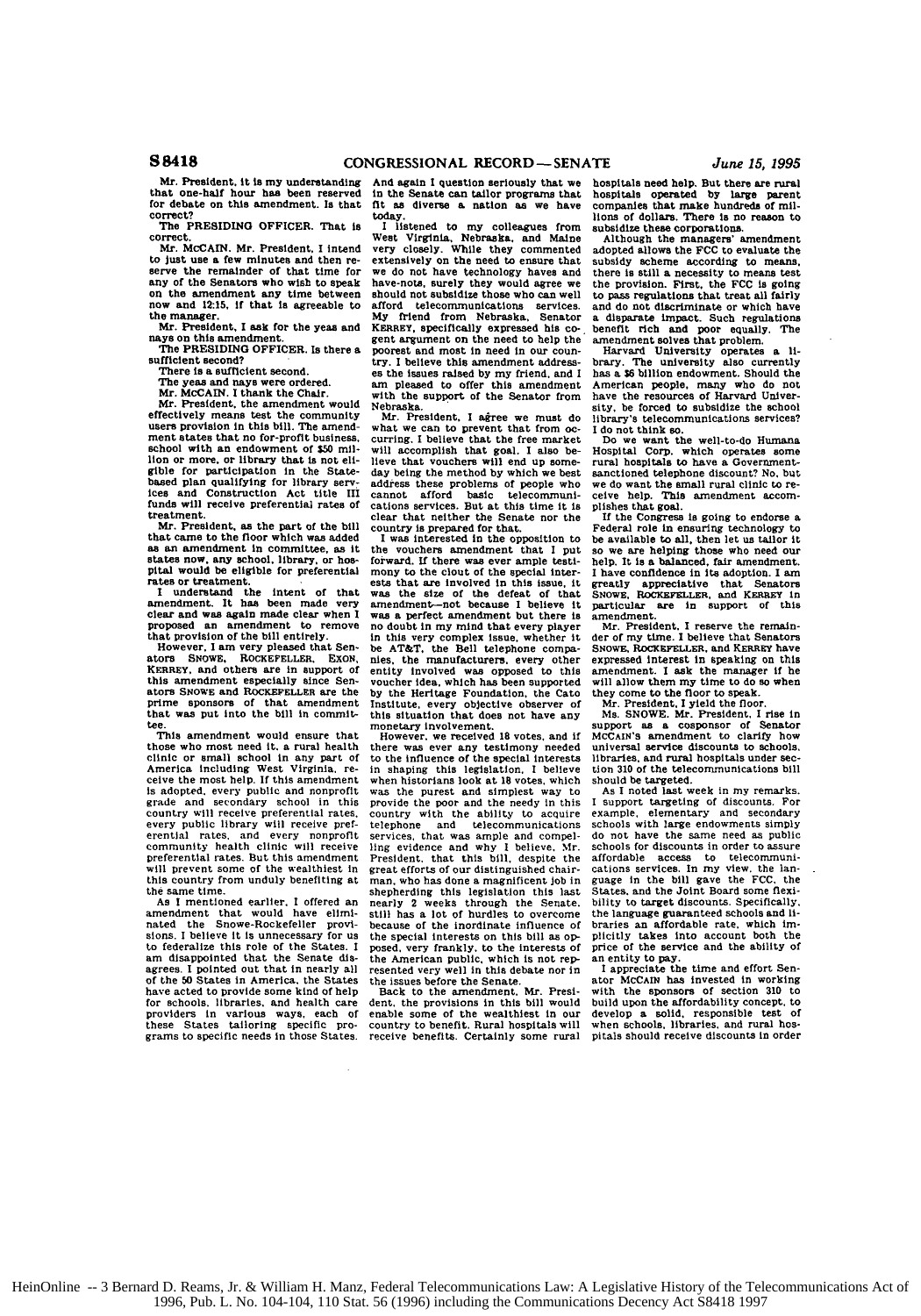to promote the goal of affordable **ac**cess to telecommunications services. Under the McCan amendment, public

elementary and secondary schools<br>would be eligible for discounts, as  $e^{int}$  eligible for discounts, would private, nonprofit schools with-out large endowments. Libraries would be eligible for discounts if they participated in State-based plans under title **III** of the Library Services and Con-struction Act, which coordinate library development within the State. Non-<br>profit rural health care providers profit rural health care providers would also be eligible for discounts.

This amendment meets the twin goals which **I** am sure are supported **by** most Members of this Senate. First, it guarantees affordable access to telemedicine and educational tele-<br>communications services for those key communications services for those key institutions in our society which need assistance in order to take full advan- tage of the information age. Second, **by** tage of the information age. Second, by targeting the discounts, this amend-

ment ensures that the universal service<br>fund is used wisely and efficiently.<br>Mr. President, the provision of the<br>bill sponsored by myself, Senators<br>ROCKEPELLER, EXON, AND KERREY, is in<br>my view one of the most important<br>pro competition will bring an array of improved services and exciting new services at a lower cost. Technology allows the transmission of information across the transmission of information across -taditional boundaries **of** time and space. dramatically changing the way that American school children learn.<br>and the way that health care is pro-<br>vided. The Snowe-Rockefeller-Exonand the way that health care is provided. The Snowe-Rockefeller-Exon-<br>Rerrey provision in the bill ensures that competition ultimately achieves this goal for all Americans. regardless of where they live. **I** realize that the distinguished Senator from Arizona be- **lieves** that a deregulated market will take care of everyone. but I simply do not share that belief. Furthermore, the stakes are too great to leave affordable access to the marketplace. Again, I ap-<br>preciate Senator McCaR's willingness preciate Senator **MCCAIN's** willingness to work with myself and Senators **ROCKEFLE.R, EXON.** and **KERREy** to clarify how discounts should be tar- geted, and **I** urge my colleagues to sup- port the McCain amendment.

Mr. PRESSLER. Mr. President, **<sup>I</sup>** note that we have limited time. **I** urge Senators to come early to make their statements, as we are on a time agree- ment at this point. **Any** Senator wishing to speak should come forth. Mr. **INHOFE** addressed the Chair. The PRESIDING OFFICER. The Sen-

ator from Oklahoma. Mr. **INHOFE.** Mr. President, **I ask**

unanimous consent to be recognized as in morning business. **The** PRESIDING OFFICER. Without

objection, it is so ordered.

### CARRYING **OUT** THE **MANDATE.**

Mr. **INHOFE.** Mr. President, **I** just want to make a few comments while we are waiting for those referred to by<br>the Senator from South Dakota to<br>the Senator from South Dakota to come and be heard.

Those of us who are in the freshman class have recently had a number of town hall meetings back in our respective States. As a matter of fact. **I** think I lead the group. **I** have had **77** since January.

Last week. **I had** some, and **I** want to just reaffirm that, in spite of the fact there are many people who are here in the **U.S.** Senate who do not spend as much time back in the districts, back talking to real people, that the revolution that was voted on back on November **8.** 1994. is very real and it is alive at home. Some people are skeptical and do not think things are going on the way they should be going on here.

So I just share with you that I some-times have a difficult time in conveying to people that the Senate is actu-ally doing some things here. They hear about the House. they hear about the Contract With America, and some of the personalities over there that have dominated the national media. **I** have to remind people that in the first **<sup>3</sup>** months of this year in the **U.S.** Senate. we passed **a** number of reforms: One being the unfunded mandates reform; one being congressional accountabil- ity, forcing us to live under the same laws that we **pass** for other people; we also **did** a line-item veto; a type of moratorium on endangered species: we are getting ready to do regulation re- form, to get the Government **off** the backs of the people who are paying for all the fun we are having up here.

The Senate may be slower and more deliberate, but we are performing, and a revolution **is** going on here.

But **I** say, Mr. President. that the people at home are just as adamant today' as they were on November **8,** 1994. The people at home are demand-<br> **Ing that we do something about and**<br>
carry out the mandate to eliminate the deficit. **I** think that they are a little Impatient with the fact that we passed a resolution that Would do this in **<sup>7</sup>** years, **by** the year 2002. **I** find it rather Interesting the response that we are having right now as to the President coming Out with his revised budget a couple of days ago.

We have talked to people and told them the President **had** his budget **be**fore this body some 3 weeks ago, and it<br>was the typical large tax-and-spend.<br>high-deficit budget that was rejected<br>by this body, the U.S. Senate, by a vote<br>of 99-0, and then Republicans passed our budget resolution which would eliminate the deficit **by** the year 2002.

**<sup>I</sup>**think we were all taken aback and a little surprised when the President came out with his announcement a couple days ago. In essence, what he said was. Well. we tried my budget, and that did not work. I'll just join the Republicans. Some people thought maybe<br>the train went by, but I do not think<br>so. I think there is room on the caso. **I** think there is room on the ca- boose for the President, **and** he came out and said. "Instead of that. let's not be quite as severe, let's do it over **<sup>10</sup>** years. not **7** years."

**I** cannot speak for the people of America. but **I** can speak for the people of Oklahoma. **I** am talking about Democrats and Republicans alike. Peo- ple in Oklahoma think that even **<sup>7</sup>** years **is** too long. When you stop and realize what goes with **high** deficits.

that means more Government involvement in our lives.<br>Today, I will be going over and testi-<br>Today, I will be going over and testi-<br>fying in the other body on a Superfund<br>bill. That is just one area of overregu-<br>lation in o reaucracy on the businesses and the in- dustries that are paying taxes to sup-port this monster in Washington, and it is going to change. So **I** would like to give the assurance

that there has been a change in the majority party that is controlling both the Senate and the House, and the Republicans are now in charge.<br>As we talk to our fellow Republicans

As we talk to our fellow Republicans and remind them that the mandate that gave the Republicans **a** majority in the House and a majority in the Senate cannot be ignored, because if we **ig-** nore it we cannot fulfill the provisions of that mandate-that is, less Government in our lives, a balanced budget we<br>can see in the near future, and the Government more in concert with what was foreseen **by** our Forefathers many years ago-if we do not carry out that mandate, the Republicans will not **be** mandate, the Republicans will not be<br>in power.<br>Right now. I honestly believe we are

I show. I honestly believe we are<br>on schedule to carry out the mandates.<br>I think the whole United States, and I **If the whole United States, and <b>I** know my State of Oklahoma, is rejoic-

ing in this.<br>It is not that the people who want<br>more Government involved in our lives<br>are bad people—they are not bad people; they are well-meaning people—but<br>they have just forgotten what this<br>country is all about.<br>Country is all about.<br>So we have a new era, and we are pro-<br>viding the leadership in that era. I was<br>very pleased to see the Pr

United States joining us 2 days ago when he came with his revised budget.<br> **I** yield the floor. Mr. President. I sug-<br>gest the absence of a quorum.<br>
The **PRESIDING OFFICER (Mr.** 

**COATS). THE** CLERK WILL **CALL THE ROLL.** The assistant legislative clerk pro-

ceeded to call the roll. Mr. PRESSLER. Mr. President, **I** ask unanimous consent that the order for the quorum call be rescinded. The PRESIDING OFFICER. Without

objection, it is so ordered.

**TELECOMMUNICATIONS** COMPETI- **TION AND DEREGULATION ACT**

The Senate continued with the con- sideration of the **bill.**

Mr. PRESSLER. Mr. President. **I** urge Senators to come to the floor to use the time. Mr. President. **Is** time running on amendments **if** Senators are not present? The **PRESIDING** OFFICER. Time is

not running. Mr. PRESSLER. Time only runs when they actually speak?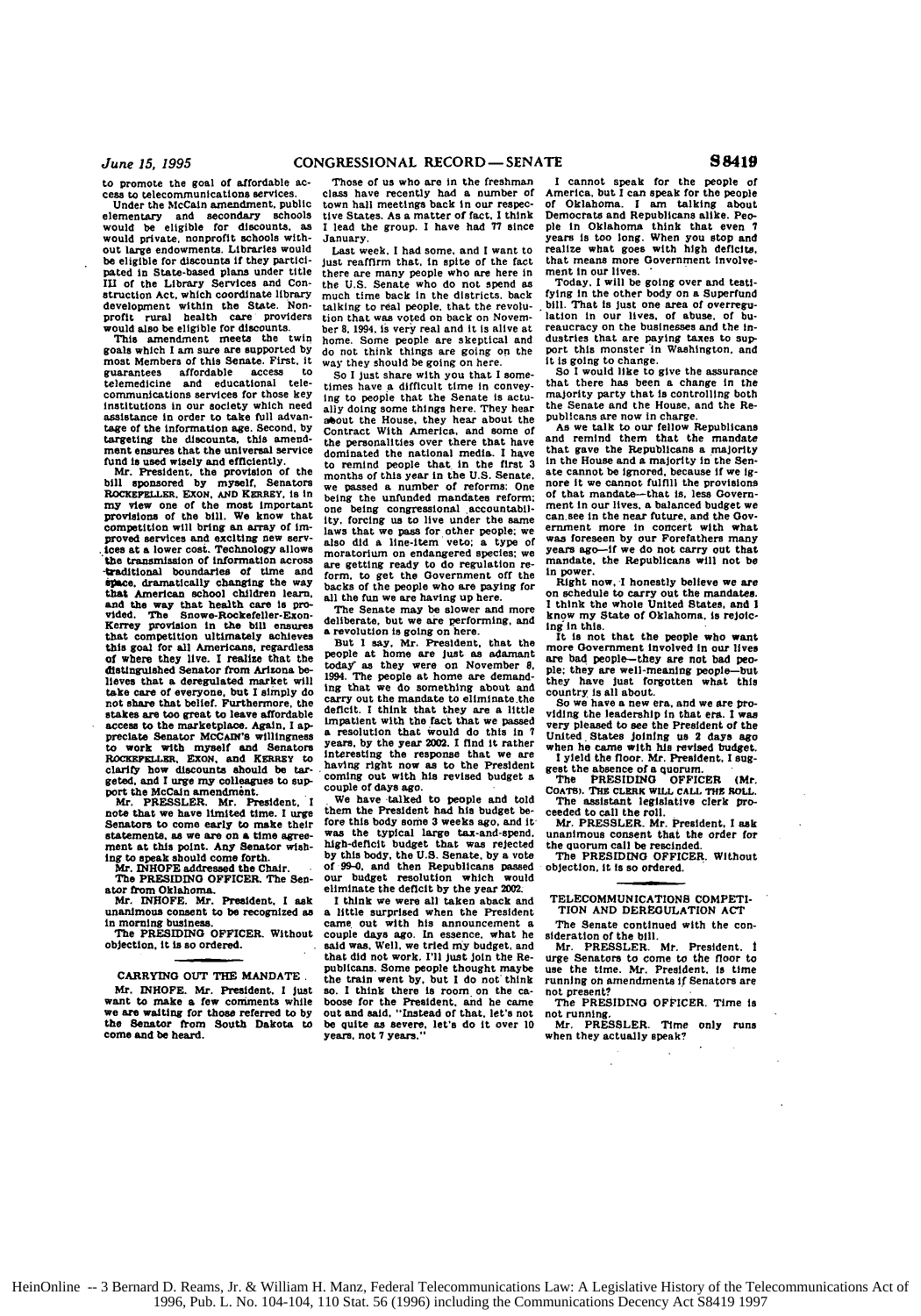The PRESIDING OFFICER. The **<sup>30</sup>** minutes allocated to Senators for discussion of amendments is running only when those Senators are on the floor

speaking as to that amendment. Mr. PRESSLER. In view of the fact that the majority leader has stated a desire to vote **by** about noon, **I** hope that Senators will come to the floor. Mr. President, I ask unanimous con-

sent to speak as in morning business for **6** minutes on a separate subject. The PRESIDING OFFICER. Without

objection, it is so ordered.<br>Mr. PRESSLER. Let me emphasize.<br>that upon the arrival of any Senator<br>with business on the telecommuni-<br>cations bill, I will immediately yield<br>the floor.

## UNITED **STATES-JAPAN** AVIATION **DISPUTE**

Mr. PRESSLER. Mr. President, I rise today.to discuss **a** matter of great **im**portance to the Group **of** Seven summit meeting to be held this week in Canada. **I** refer to the current aviation dispute between the United States and Japan., The United States must stand firm in this dispute. It is vital to our firm in this dispute. It is vital to our long-term U.S. international aviation policy. It is critical to the future of our policy. It **is** critical t6 the future of our passenger and cargo carriers. The mil-lions of consumers who use air pas-senger and cargo services in the Pacific

rim deserve the best possible service at competitive prices set **by** the market. In recent months, many Senators have expressed views on the bilateral aviation negotiations between the United States and the United Kingdom. That interest was well-placed. In 1994, revenue for United States carriers be- tween the United States and the United Kingdom was approximately **\$2.5** bil- lion. To put the significance of the United States-Japan aviation dispute in perspective, in 1994 the total revenue value of passenger and freight traffic for United States carriers between the United States and Japan **was** approximately **36** billion.<br>First, let me put to rest a misconcep-

tion. The United States-Japan aviation dispute is a bona fide. stand alone trade issue. It unquestionably is a separate trade issue. Commentators who suggest our current aviation disagreement is inextricably linked to our automobile dispute with Japan are wrong. Others who cynically suggest it is more than coincidence that the avia- tion dispute has come to a head at the same time as the automobile dispute obviously do not know the recent his-tory of the United States-Japan avia-

tion relations. Plain and simple, this dispute arose as a result of actions **by** the Govern-ment of Japan to protect its less efficient air carriers from competing against more cost-efficient United States carriers for service beyond Japan to points throughout Asia. The issue is straightforward: Should the United States allow the Government of Japan- to unilaterally deny United

States carriers rights that are guaran- teed to our carriers **by** the United States-Japan bilateral aviation agree-ment? **As** chairman **of** the Commerce, Science, and Transportation Committee. **I** believe the clear and unequivocal answer is "no."

The dispute relates to our bilateral aviation agreement which has been in effect for more than 40 years. Over the years, that agreement has been modified and otherwise amended to reflect changes in the aviation relationship between our two countries. Pursuant to the United States-Japan bilateral agreement, three carriers have the right to **fly** to Japan, take on additional passengers and cargo in Japan, and then fly from Japan to cities throughout Asia. the **U.S.** carriers who are guaranteed fifth freedom rights, or so-called beyond rights, are United Airlines, Federal Express. and Northwest Airlines.<br>Recently, Federal Express and United

Recently. Federal Express and United Airlines tried to exercise their beyond rights and notified the Government of Japan that they would start new service from Japan to numerous Asian cities. The Government of Japan refused to authorize these new routes. The bilateral agreement requires that such requests be expeditiously ap-<br>proved. In violation of the bilateral agreement, the Government of Japan has said it will not consider these route requests until the United States holds talks aimed at renegotiating the bilateral agreement.

Mr. President, the consequences of the Government of Japan's unilateral denial of beyond rights have been sig- nificant. For example. Federal Express, relying on its rights under the bilateral agreement, invested millions of dollars in a new, Pacific rim cargo hub at Subic **Bay** in the Philippines. The Subic **Bay** hub is scheduled to be fully operational in several weeks. The Gov- ernment of Japan's refusal to respect the terms of the bilateral agreement threatens Federal Express' multimillion-dollar investment. Similarly. United Airlines has already essentially lost the chance to provide service **be**tween Osaka and Seoul during the busy summer season.

There is no doubt that the economic impact of Japan's refusal to recognize<br>Federal Express and United Airlines' for each of these carriers. The burden has also been shouldered by consumers who have been denied the benefits of a more competitive marketplace. As each day passes, the costs become more significant. Yesterday. Federal Express was forced to postpone for **30** days its proposed July **3, 1995.** opening of its Subic Bay cargo hubs.

**I** point out to the Senate, that is a great loss not only for Federal Expres3 but to the United States. It is our rights of moving our airplanes around the world, as we allow other countries to move them into our country.

**How did** the United States and Japan get to the brink of an aviation trade

war? Let me first dispel three myths.<br>First, the aviation dispute has nothing to do with a bilateral aviation agreement that is fundamentally unfair to Japan. Nor does it really have anything to do with so-called imbal-ances in treaty rights that must be remedied. Yet. United States carriers do have an approximately **65** percent share of the transpacific between the United States and Japan. However, this Is due to market forces. It has nothing to **do** with fundamental imbalances in

the bilateral agreement. Since this goes to the heart of the issue, let me reiterate this point. The reason United States carriers have **a** larger share of the transpacific market than Japan carriers **is** due to market very same bilateral agreement that the Government of Japan now criticizes. Japanese carriers had a larger market share on transpacific routes than Unit-

ed States competitors.<br>Japanese carriers lost transpacific<br>market share and they lost it fast. The<br>reason why is simple economics. The<br>root of this dispute also is simple economics. Japanese carriers have operating costs nearly double United States<br>air carriers and they cannot compete with our carriers. For example, a passenger flying from New York to Tokyo on a Japanese carrier pays approxi-mately **23** to **33** percent more for that service. Japanese carriers have priced themselves out of market share. **Pas**sengers have, so to speak, voted with<br>their feet and selected U.S. carriers

their feet and selected U.S. carriers that have significantly lower air fares. Second, the aviation dispute has nothing to do with unequal beyond rights for Japanese carriers to serve beyond markets from the United States. Yes. Japan only has the right to serve on destination beyond the United States while United States carriers currently have the right to serve<br>10 points beyond Japan. This, however, 10 points beyond Japan. This. however. is a statistic without any real signifi-cance. Higher operating costs **would** prevent Japanese carriers from com-<br>peting for traffic beyond the United<br>States even if Japanese carriers had a

States even if Japanese carriers had a<br>greater right to do so.<br>The beyond markets the Government<br>of Japan truly wants are the Asian<br>markets. These markets, particularly<br>service from Japan to China, are cash<br>bervice from Ja

U.S. air carriers are not the only victim of this protectionist effort to restrict competition in the Asian beyond<br>markets. Consumers, including Japamarkets. Consumers. including Japa-<br>nese citizens, are big losers. For exam-<br>ple. service on Japanese carriers be-<br>tween Hong Kong and Tokyo. a beyond route, is approximately 24 percent higher than on a United States carrier. Air fares on a Japanese carrier between Tokyo and Seoul are approximately 20 percent higher.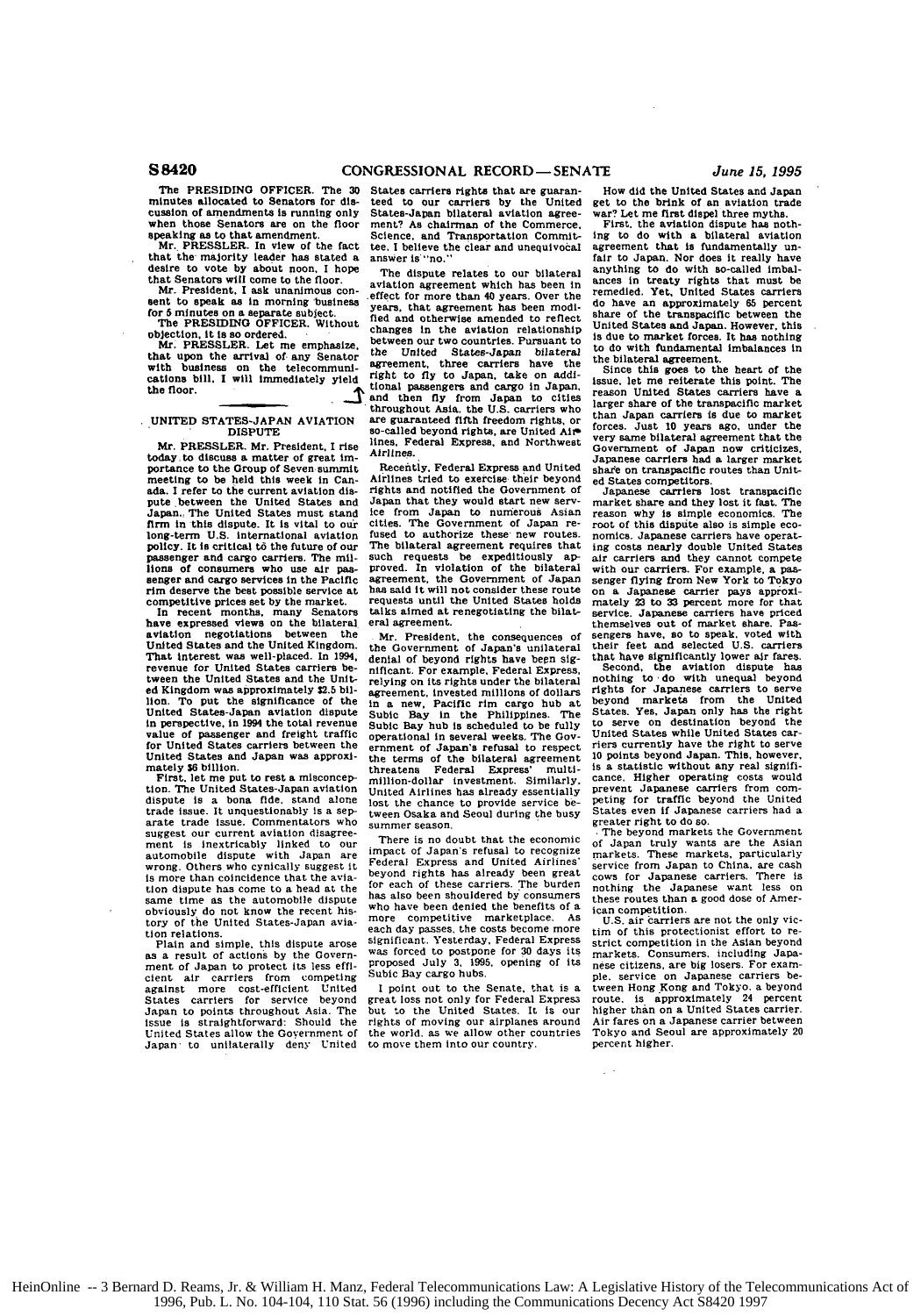Document No. **51**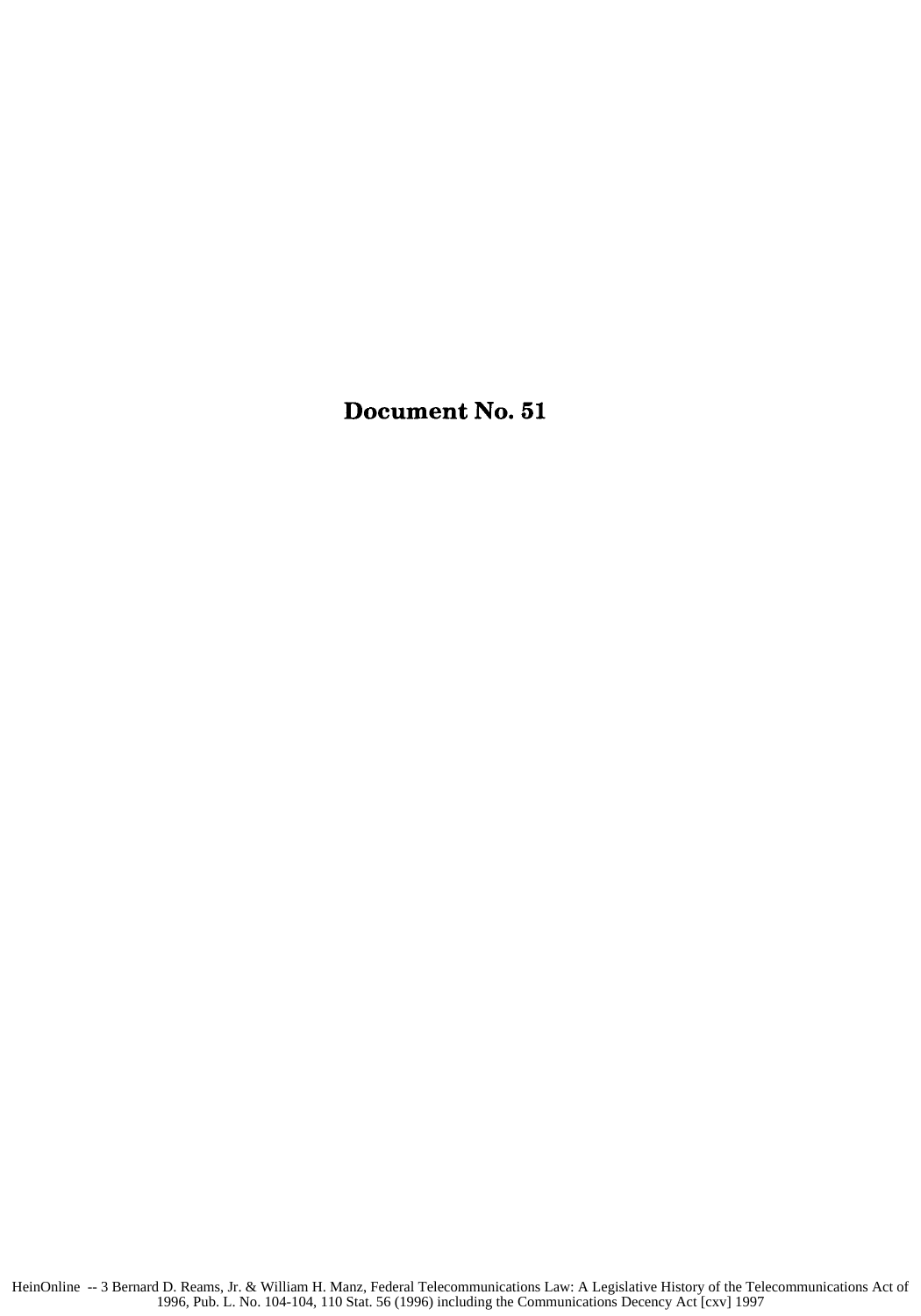HeinOnline -- 3 Bernard D. Reams, Jr. & William H. Manz, Federal Telecommunications Law: A Legislative History of the Telecommunications Act of 1996, Pub. L. No. 104-104, 110 Stat. 56 (1996) including the Communications Decency Act [cxvi] 1997